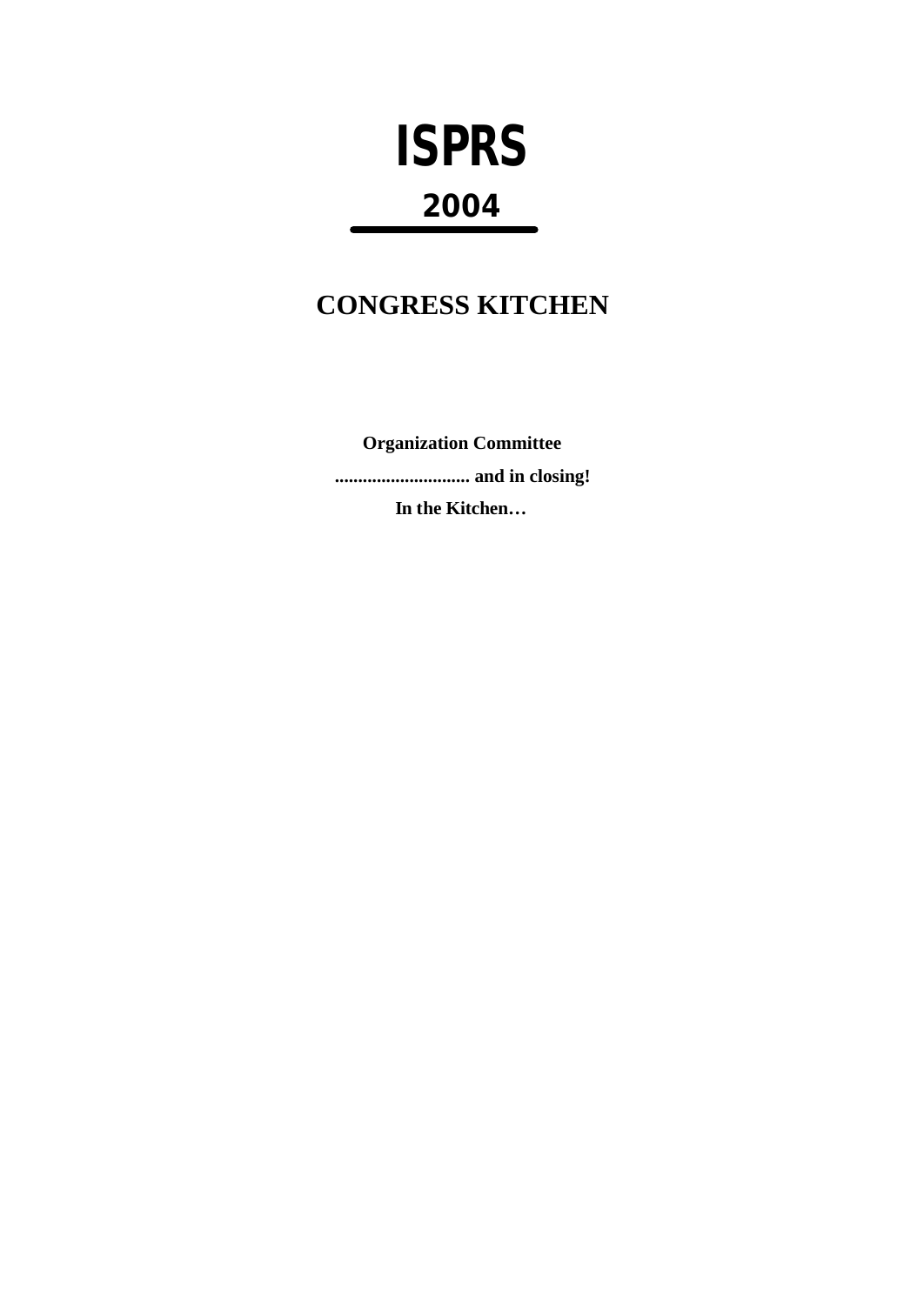#### **ORGANIZATION COMMITTEE**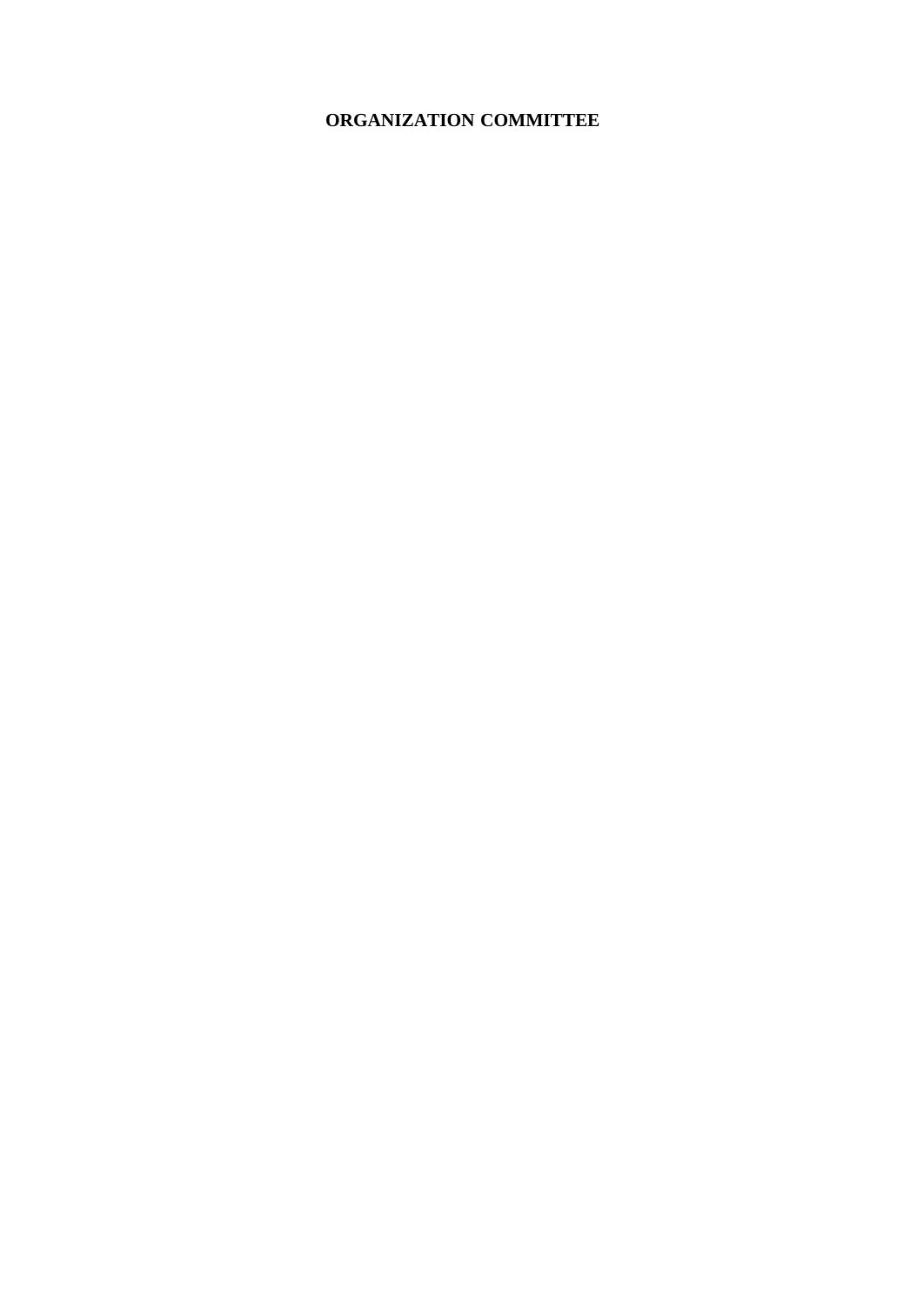## **As mentioned at the opening ceremony I thank**

#### **The Organization Committee**



## **and to the Magister Tours, Inc.**

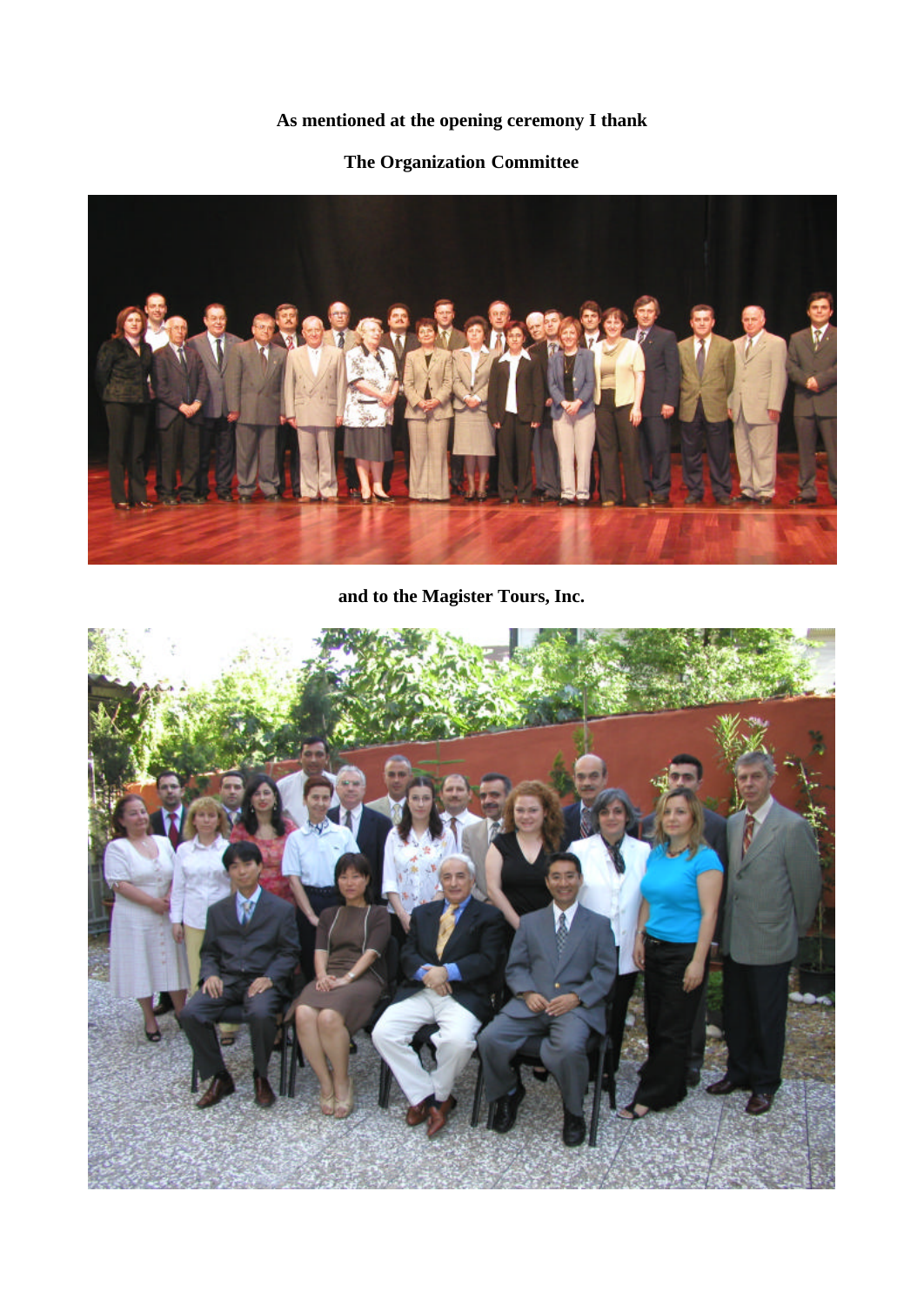#### **............................. and in closing!**



To organize and run an international congress on the scale of the 2004 Istanbul Congress needs a great deal of time and personal input – far greater than one would imagine at the outset. In case any of our readers is contemplating volunteering to organize such a congress in the future, the following may be of interest to them!

The idea of Turkey hosting the ISPRS Congress in 2004 was first mooted at an annual meeting of the Turkish National Society for Photogrammetry and Remote Sensing (TNSPRS) on January 16, 1998. The concept was mulled over, a final decision being put off until the next meeting in mid June. At that meeting, my name was put forward as a candidate to draw up and lead the Turkish application, the proposer being TNSPRS. Surprisingly, I had no prior knowledge that I would be nominated; however, there was no way of pulling out.

My first task was to form a steering committee of volunteers, each individual having specialist skills ranging from the technical side of the Congress organization, through financial planning expertise down to linguistics. Needless to say, locating and convincing people with the required expertise took greater effort than we had originately reckoned. Should we be successful, the Congress was a long way away, six years, and people were reluctant to commit themselves to such a long period.

Meticulous planning, countless visits convincing possible sponsors, contacts with top political figures to obtain their support, resulted in Istanbul being

nominated as the venue for the 2004 Congress. Celebrations were short lived, I don't remember any champagne being opened, but I well remember trying to convince my team in Amsterdam that they would be the nucleus of the organizing committee, and that we would meet at my office the day after our return to Istanbul. Incredulity could be seen in their faces, but they did all turn up regardless!

There followed four years of hard work, human beings being what they are, personal idiosyncrasies unexpectedly surfaced with resulting recriminations. Holding down two fulltime jobs that of my professorship plus the ever increasing work for ISPRS with its demands for new staff and their integration into a functioning team meant extremely long hours at two different locations. Frequent foreign travel also took its toll and sadly I was struck down with a brain tumor requiring urgent surgery, from which, thank God, I quickly recovered.

Fortunately, all the hard work we had put into organizing an efficient and balanced team paid off. So finally, we came to the opening of the Congress, feeling sure that all our hard work would surely result in a smoothly run and successful Congress, the team, having worked together for six years being capable of overcoming any unexpected minor problems.

#### So it turned out to be!

Now is the time to give credit where credit is due. Topping the list is TNSPRS and the General Command of Mapping for their continued support and cooperation. Second on our list are the numerous universities and institutions, regardless of whether they are government or private sector, all of whom unstintingly gave their support and advice when called for. Thirdly, due thanks to Magister A.S., the specialist congress organizers, who apart from their specialist services provided us among others with office space, secretarial services and financial support.

Finally you may well ask whether I would once again apply to host another ISPRS Congress. Wholeheartedly I would say YES – most of my colleagues, both here and abroad now count as my close personal friends.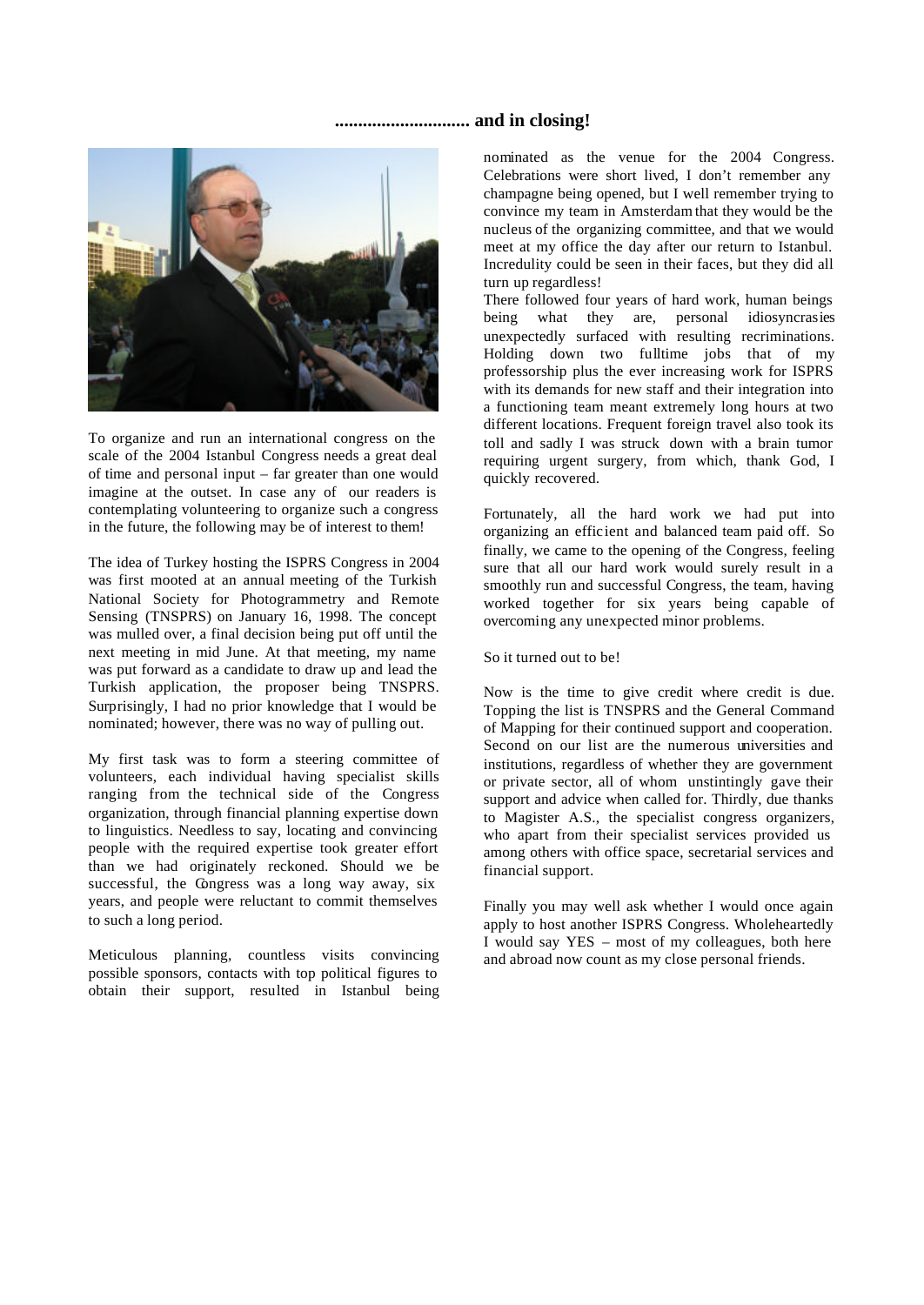#### **IN THE KITCHEN…**



**Preparing for an exhibition can turn your head …**



**Collecting energy for the Congress…**



**Planning ahead…**



**Even the Council does not know what to do…**



**Nothing like relaxing…**



**"I am too busy…"**